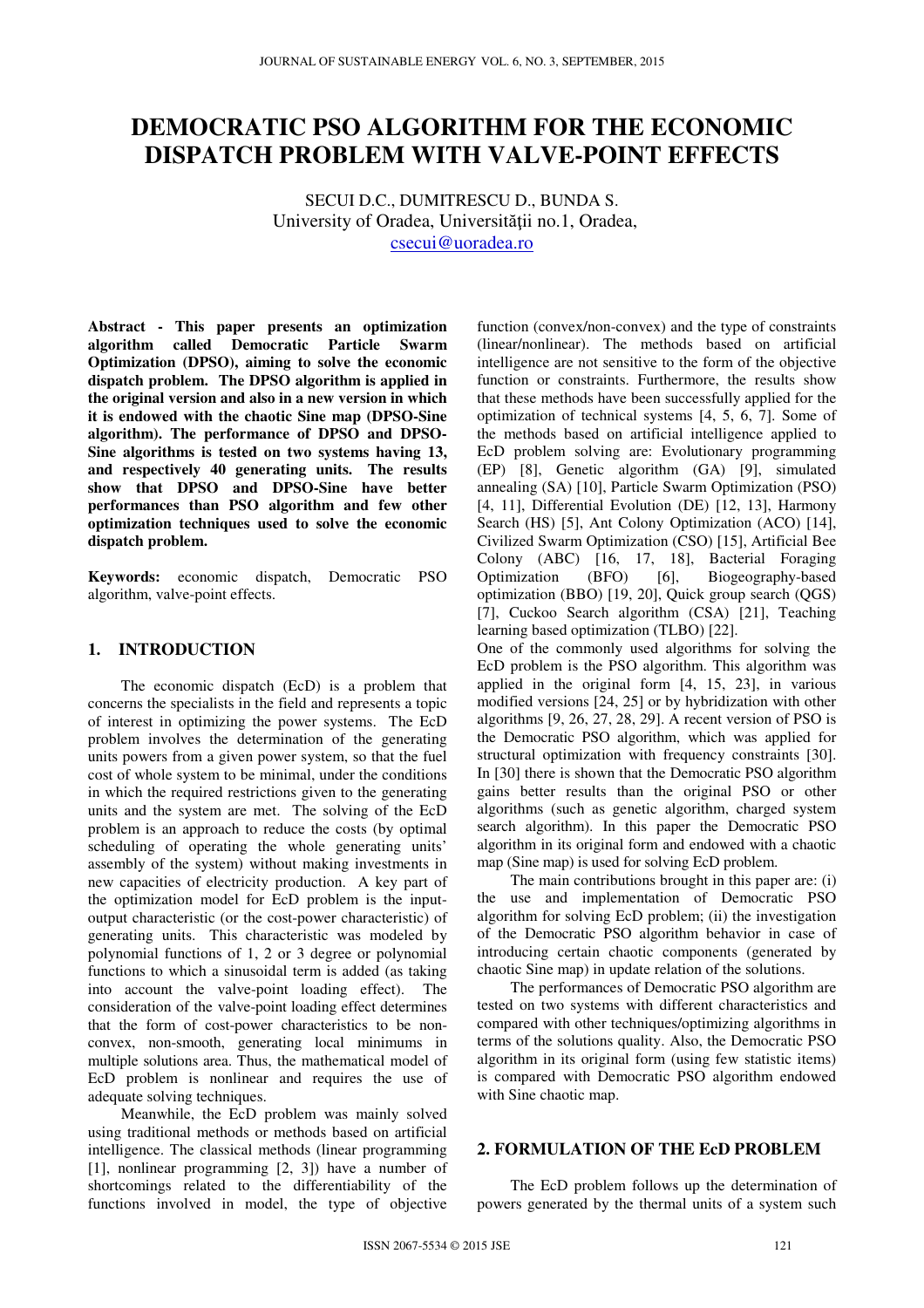as the total cost of fuel to be minimal in terms of fulfilling certain required constraints. We consider a power system having *n* generating units. The generated powers  $(P_j, j=1,2,...,n)$  by each unit represents the problem variables and are represented by [*P*] vector in the form of  $[P]=[P_1, P_2, \ldots P_j, \ldots, P_n]$ . The  $F[P]$  objective function is defined as following [8]:

$$
\min F[P] = \sum_{j=1}^{n} F_j(P_j)
$$
 (1)

where,  $F[P]$  is the fuel cost at whole system level;  $F_i(P_i)$ is the fuel cost, in \$/h, for the *i-*th unit.

Traditionally, the fuel cost per *i* unit is modeled by the relation (2) [8, 26]:

$$
F_j(P_j) = c_j P_j^2 + b_j P_j + a_j + \left| e_j \sin(f_j(P_{j, \min} - P_j)) \right| (2)
$$

where  $P_j$  is the real power of the *j*th generator;  $P_{j,min}$  is the minimum real power of the *j*th unit;  $a_j$ ,  $b_j$  and  $c_j$  are the fuel cost coefficients of unit *j*, and  $e_j$  and  $f_j$  are the coefficients of unit *j* in respect of the valve-point effect;

The  $F_i(P_i)$  cost, defined by (2) relation, is modeled through a 2-nd degree polynomial function to which is added a sinusoidal term as considering the valve-point effect.

The constraining relations imposed to the optimizing model are listed below [23]:

i) The generating unit operates within the minimum and maximum generating capacity. These restrictions are linear, of inequality and expressed as follows:

$$
P_{j,min} \le P_j \le P_{j,max} \ j = 1, 2, ..., n \tag{3}
$$

where  $P_{j,min}$  and  $P_{j,max}$  are the minimum and maximum limits of *j* unit power.

ii) The generating units may have certain restricted operating areas in order to avoid the vibrations. These restricted areas are called prohibition zones and their consideration imposes the below restrictions:

$$
\begin{cases}\nP_{j,\min} \le P_j \le P_{j,1}^m \\
P_{j,zp-1}^M \le P_j \le P_{j,zp}^m, \quad zp=2,3,...,NZ_j \\
P_{j,NZ_j}^M \le P_j \le P_{j,\max}\n\end{cases} (4)
$$

where  $NZ_j$  represents the number of prohibition zones for *j* unit.  $P_{j, zp}^{m}$  and  $P_{j, zp}^{M}$  are the minimum and maximum limits of *zp* prohibition zone for *j* unit.

iii) In order to ensure the real power balance only one restriction of equality at the entire system is used. This restriction shows that the power generated in the system is equal to the demanded power plus the power losses. The power balance constraint is defined by the equation:

$$
P_{Gen} - P_{Loss} - P_{Demand} = 0 \tag{5}
$$

where,  $P_{Demand}$  is the power demand of the system, in MW;  $P_L$  represents the total losses in the system, in MW;  $P_{Gen}$  is the total generated power in the system by the *n* units*.*

The total power losses can be calculated using the constant B coefficient formula [23]:

$$
P_{Loss} = \sum_{i=1}^{n} \sum_{j=1}^{n} P_i B_{ij} P_j + \sum_{i=1}^{n} B_{0i} P_i + B_{00} \qquad (6)
$$

where  $B_{ii}$  is an element of the loss coefficient matrix of size  $nxn$ ,  $B_{0i}$  is *i* element of the loss coefficient vector of size *n* and  $B_{00}$  is the loss coefficient constant.

## **3. THE DEMOCRATIC PSO (DPSO) ALGORITHM**

The Democratic PSO algorithm is another variant of the PSO algorithm, which was recently developed by Kaveh and Zolghadr [30] to strengthen the PSO exploration ability. The DPSO algorithm has basically the same implementing steps as PSO algorithm, but the update equation of solutions is modified by adding an supplementary term. This term reflects the "democratic" effect of particles swarm upon the movement (in solutions space) of a certain *i* particle. DPSO algorithm is based on a population of particles or individuals (called swarm) that cooperate among themselves to obtain the optimal solution. A particle is a solution to the problem, and its quality is assessed through *F* objective function.

We consider an *n*-dimensional searching space and a *N* particles population. A particle *i* is represented by two elements: the *i* particle position in *n*-dimensional space as represented by  $[X_i]=[x_{1i}, x_{2i},...,x_{ii},...x_{ni}], i=1,2,...,N$  and the velocity of the particle represented by  $[V_i]=[v_i]$ ,  $v_{2i},...,v_{ji},...v_{ni}$ ,  $i=1,2,...,N$  vector. In DPSO algorithm, the *i* particle movement from a  $[X_i(k)]$  position (corresponding to *k* iteration) to a different  $[X_i(k+1)]$ position (corresponding to *k*+1 iteration) involves the  $[X_i(k)]$  and  $[V_i(k)]$  vectors updating using the equations:

$$
x_{ij}(k+1) = x_{ij}(k) + v_{ij}(k+1)
$$
 (7)

$$
v_{ij}(k+1) = \omega v_{ij}(k) + c_1 \cdot r_1 (PLocal_{ij}(k) - x_{ij}(k)) +
$$
  

$$
c_2 \cdot r_2 (PGlobal_{j}(k) - x_{ij}(k)) + c_3 \cdot r_3 \cdot d_{ij}(k)
$$
 (8)

where,  $x_{ii}(k)$  and  $x_{ii}(k+1)$  represent the *j* component position of *i* particle for *k* iteration, *k*+1 respectively;

 $v_{ii}(k)$  and  $v_{ii}(k+1)$  represents the *j* component velocity of *i* particle for *k* iteration, *k*+1 respectively; *PLocali*(*k*) is the best solution of the *i* particle founded until *k* iteration ( $PLocal<sub>ii</sub>(k)$  is the *jth* component of  $PLocal<sub>i</sub>(k)$  solution);  $PGlobal(k)$  is the best solution gained by swarm until  $k$ iteration; *PGlobalj*(*k*) is *j* component of *PGlobal*(*k*) solution; ω is inertia weight factor.

A way of calculating it is  $\omega = \omega_{\text{max}} - (\omega_{\text{max}} - \omega_{\text{min}})k/k_{\text{max}}$ .

where,  $\omega_{\text{min}}$  and  $\omega_{\text{max}}$  are the minimum and maximum values of  $\omega$  factor;  $k_{max}$  is the maximum number of iterations ; *k* is the current number of iterations.

 $c_1$ ,  $c_2$  are cognitive and social acceleration coefficients;  $c_3$ is a factor used in order to control the  $d_{ii}(k)$  "democratic" component from relation (8);  $r_1$ ,  $r_2$ ,  $r_3$  are numbers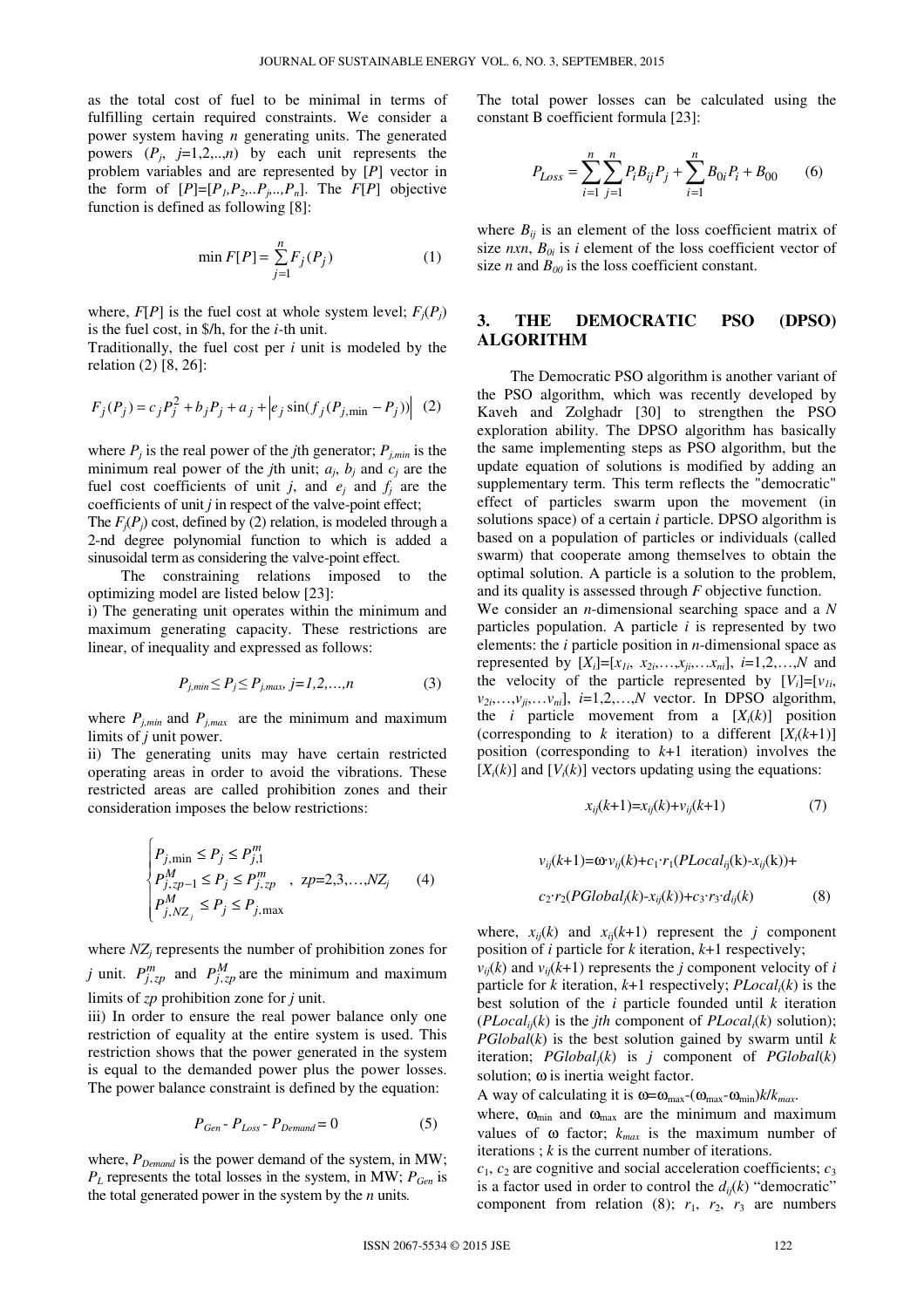uniformly distributed in  $(0,1)$  range;  $d_{ii}(k)$  is *j* component of *Di*(*k*) democratic vector of *i* particle.

The  $D_i(k)$  vector reflects "the democratic effect" of the particles from swarm upon *i* particle and is calculated by relation (9) [30]:

$$
D_i(k) = \sum_{p=1}^{N} Q_{ip}(X_p(k) - X_i(k))
$$
 (9)

$$
Q_{ip} = E_{ip} \frac{F_{Best}}{F_p} / \sum_{q=1}^{N} E_{iq} \frac{F_{Best}}{F_q}
$$
 (10)

$$
E_{ip} = \begin{cases} 1 & \text{if } \frac{F_p - F_i}{F_{Worst} - F_{Best}} > rand \vee (F_p < F_i) \\ 0 & \text{else} \end{cases} \tag{11}
$$

where,  $X_p(k)$ ,  $X_i(k)$  are the associated solutions to  $p$  and  $i$ particles, at *k* iteration;  $F_{\text{Best}}$ ,  $F_{\text{Worst}}$  represent the best value, respectively the worst value of *F* objective function (obtained till *k* iteration);  $F_p$ ,  $F_i$  are the values of objective function adequate to  $p$  and  $i$  solutions;  $Q_{ip}$  is a proportionality factor determined by relation (10); *E* is a binary parameter which is calculated using relation (11).

The values of *i* particle  $(V_i, i=1,2,..N)$  for *j* unit are comprised between the  $(v_{j,min})$  minimum and  $(v_{j,max})$ maximum limits, which can be assessed by the relations: *v*<sub>*j,max*</sub>=(*P*<sub>*j,max*</sub>-*P*<sub>*j,min*</sub>)·β and *v*<sub>*j,min*</sub>=-*v*<sub>*ji,max*, *j*=1,2,…,*n*. β factor</sub> was considered between 0.1 and 0.25.

The relation (8) shows that the PSO Democratic algorithm contains an additional  $(c_3 \cdot r_3 \cdot d_{ii}(k))$  term to PSO algorithm. The introduction of this term can improve the PSO algorithm performance in two ways [30]:

(i) the particles in the swarm can receive additional information about the regions with potential in the search space of solutions;

(ii) a few of the low performant particles are allowed to influence the movement of the swarm in order to improve the exploring capacities of the algorithm.

## **4. IMPLEMENTING THE DPSO ALGORITHM FOR THE EcD PROBLEM**

The structure of each *i* particle is represented by a *n* dimensional  $[P_i]=[P_{1i}, P_{2i},...,P_{i},...,P_{ni}]$  vector, its components being the real powers of the generating units. The application of PSO algorithm involves the following steps:

*Step 1.* The introducing the input data of the problem and the setting of parameters for DPSO algorithm;

*Step 2.* The initializing of population:

2.1 The initializing of *k* iterations counter (*k*=0);

2.2 The initializing of the population by random setting of the initial position and velocity of swarm particles:

$$
P_{ji}(0) = P_{j,min} + \text{rnd}(1)(P_{j,max} - P_{j,min}), \ i = 1, 2, \dots N, \ j = 1, 2, \dots n \tag{12}
$$

 $v_{ji}(0) = v_{j,min} + \text{rnd}(1)(v_{j,max} - v_{j,min}), i = 1, 2, \ldots, N, j = 1, 2, \ldots, n$  (13)

where,  $P_{j,min}$ ,  $P_{j,max}$  are the minimum and maximum limits of *j* unit;  $v_{j,min}$ ,  $v_{j,max}$  are the minimum and maximum limits

of velocity for *j* unit;  $P_{ii}(0)$  and  $v_{ii}(0)$  are the values of powers and velocity for *i* particles and *j* unit, at  $k=0$ iteration;  $rnd(1)$  is a number uniformly distributed in  $(0,1)$ range;

2.3 The evaluation of  $F_i(0) = F[X_i(0)]$  objective function for each initial solution  $X_i(0)$ ,  $i=1,2...N$ ;

2.4 The identification of the best *PLocali*(0), *i*=1,2,..*N* particle and the best *PGlobal*(0) global particle, at *k*=0 iteration;

*Step 3.* The update of velocity and particles position.

3.1 The determination of velocity and of the particles position is realized at each *k* iteration using (7) and (8) relations;

3.2 Verifies if the velocity and the particles position is between the minimum and maximum limits. Verifies if each generating unit satisfies (3)-(5) restrictions;

*Step 4.* Updates the *PLocali*(*k*+1) and *PGlobal*(*k*+1) vectors if the value of objective functions was improved in relation to the previous iteration;

*Step 5. Stopping process. If*  $k < k_{max}$ , then  $k = k+1$  and go to step 3; Otherwise go to step 6;

*Step 6:* Print the *Xbest* best solution and the adequate value of  $F_{best} = F(X_{best})$  objective function.

## **5. CHAOTIC DPSO ALGORITHM**

The DPSO algorithm shown in section 4 utilizes random numbers of  $r_1$ ,  $r_2$ ,  $r_3$  to determine the velocity  $v_{ij}(k)$ from equation (8). In this section is inserted chaos in updating equation (8) of the velocity  $(v_{ij}(k))$ . Thus, random numbers  $r_1$ ,  $r_2$ ,  $r_3$  from equation (8) are replaced with chaotic sequences  $(cr_1, cr_2 \text{ and } cr_3)$  generated by Sine chaotic map [31]. The chaotic sequences generated by Sine map is based on recurrence equations:

$$
cr_{1(h+1)} = (a/4) \cdot \sin(\pi \cdot cr_{1(h)}),
$$
  
\n
$$
cr_{2(h+1)} = (a/4) \cdot \sin(\pi \cdot cr_{2(h)}),
$$
  
\n
$$
cr_{3(h+1)} = (a/4) \cdot \sin(\pi \cdot cr_{3(h)}), h=1,2,3,...
$$
\n(14)

The *a* parameter varies in (0,4] interval and the chaotic sequences  $(cr_{1(h)}, cr_{2(h)}$  and  $cr_{3(h)}, h=1,2,3,...)$  varies in (0,1) interval. In this paper was chosen for the parameter *a* the standard value of (*a*=4). In scientific literature it shows that introductions of chaotic maps in metaheuristic algorithms may lead to its performance improvement [31, 32, 33]. In this paper, insertion of the chaotic sequences in DPSO algorithm aims the same purpose (performance enhancement of DPSO algorithm). We note that algorithm resulted by insertion of the chaotic sequences in the DPSO algorithm will be called DPSO-Sine. The steps for implementation of DPSO-Sine algorithm are similar to the ones presented in section 4.

## **6. CASE STUDIES**

The DPSO and DPSO-Sine algorithms have been applied to analyze two systems consisting of 13, respectively 40 generating units. The first system is studied in two cases (considering for demanded power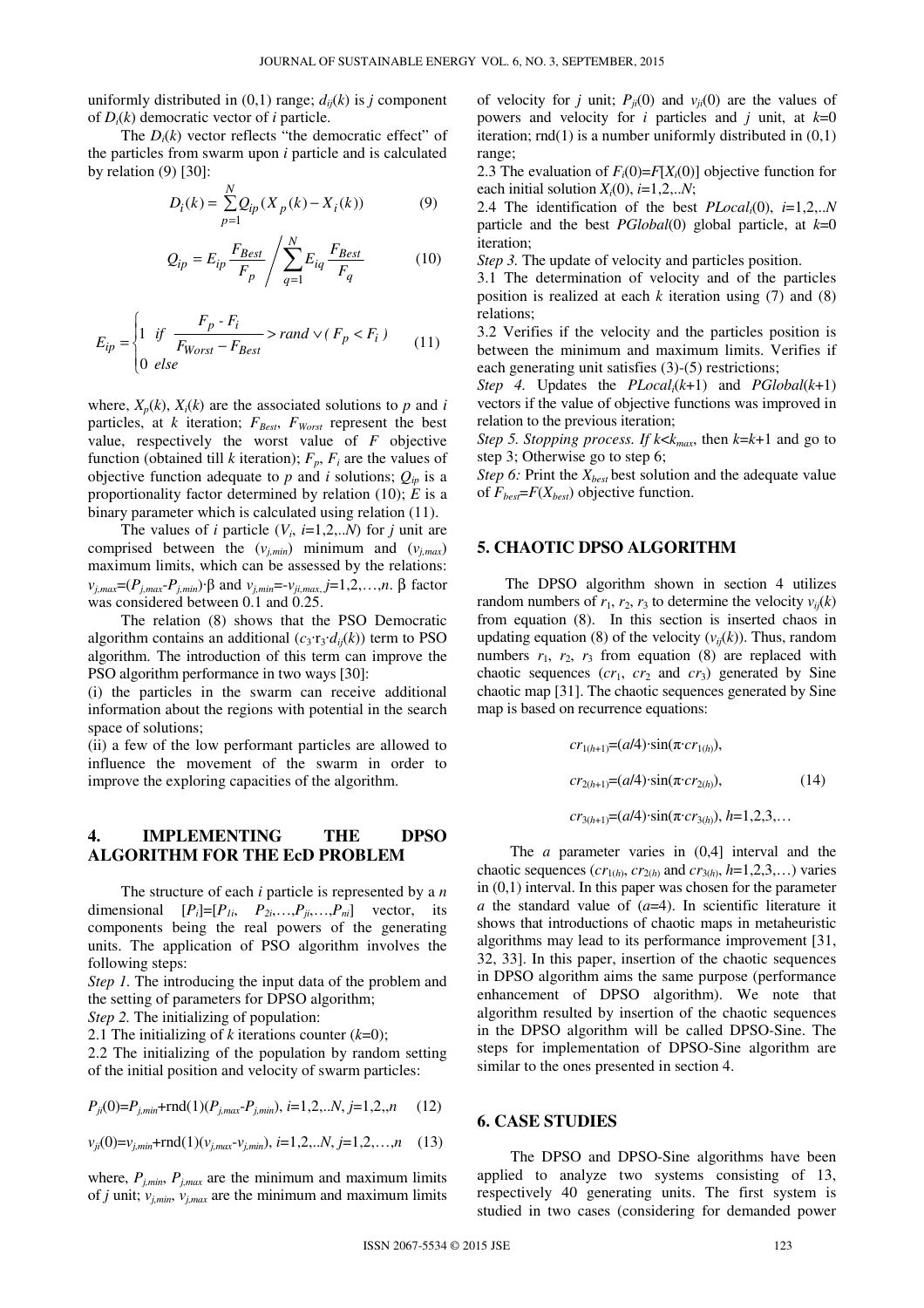the values consecrated in scientific literature: *PDemand*=1800 MW and *PDemand*=2520 MW) and for the second system, a single case is considered (the demanded power being *PDemand*=10500 MW). For each case were made 100 independent trials and were calculated the following statistics items: best total fuel cost *F* (B), average total fuel cost  $F(A)$ , worst total fuel cost  $F(W)$ and standard deviation (SD).

The (*N*, *kmax*) parameters of DPSO and DPSO-Sine algorithms were selected by conducting several experimental tests for each case studied and for the (*c1*,  $c_2, c_3$  parameters were utilized the recommended values from [30]:  $c_1=2$ ,  $c_2=2$  and  $c_3=4$ . The DPSO and DPSO-Sine algorithms were implemented in Mathcad, utilizing a PC with Intel i5 processor having the following characteristics: 2.2 GHz CPU and 4 GB of RAM.

#### **6.1 Test system 1 (with 13 units)**

The first two case study  $(C_1$  and  $C_2$ ) analyzes a system having 13 generating units with valve point loading. The  $C_1$  case study utilize a demanded power of  $P_{\text{Demand}}$ =1800MW and the second one  $(C_2)$ , a demanded power of *PDemand*=2520 MW. We mention that both values of the demanded power are frequently used in comparison of different algorithms for EcD problem solving. The input data related to cost coefficients of the generating units and power operating limits are taken from [8].

For the  $C_1$  (1800 MW) and  $C_2$  (2520 MW) cases, the best solutions obtained by applying of the DPSO and DPSO-Sine algorithms are showed in Table 1. Also, statistics items B, A, W and SD resulted by utilizing the DPSO and DPSO-Sine algorithms are presented in Table 2 (for  $C_2$  case) and Table 3 (for  $C_3$  case). Table 2 and Table 3 shows the obtained results, for the 13 unit system  $(C_2$  and  $C_3$  cases), by a variety of optimization techniques, such as: PSO [26, 28], PSO varieties [4, 13, 24, 27, 28, 29], PSO hybrids [11, 26, 27, 29, 34, 38] and other techniques (HS [5], BFO [6], GA [9], SA [10], ACO [14], ABC [17]).

Analyzing the results from Table 2 and Table 3 we can observe the following:

(i) for  $C_1$  and  $C_2$  cases the DPSO and DPSO-Sine algorithms obtains better qualities solutions than the algorithms mentioned in Table 2 and Table 3;

(ii) The DPSO-Sine is more performant (considering the B, A, W items) than PSO algorithm [9, 26, 28], than the algorithms derived from PSO (NewPSO [4], DPSO [13], IPSO [24], CPSO [27], CLPSO [29], NPSO [35]), then the hybrid PSO (PSO-SQP [26], CPSO-SQP [27], SQP-CLPSO [29], FCASO-SQP [34]), or than the other optimization techniques (HS [5], BFO [6], IFEP [8], NDS [10], ACO [14], MABC [17], TLBO [22], CASO [34]);

(iii) the DPSO-Sine algorithm is more performant than DPSO considering the B, A, W, and SD items. This shows that chaotic map Sine enhances the performance of the original DPSO algorithm.

|  |  | Table 1 The best solutions obtained through DPSO   |
|--|--|----------------------------------------------------|
|  |  | and DPSO-Sine algorithms for 13-units, cases $C_1$ |
|  |  |                                                    |

| $(P_{Demand} = 1800 \text{ MW})$ and $C_2$ ( $P_{Demand} = 2520 \text{ MW}$ ) |                  |                  |                  |                  |  |
|-------------------------------------------------------------------------------|------------------|------------------|------------------|------------------|--|
| <b>AlgorithmDPSO</b>                                                          |                  | <b>DPSO-Sine</b> | <b>DPSO</b>      | <b>DPSO-Sine</b> |  |
| Output                                                                        | $(C_1: 1800 MW)$ | $(C_1: 1800 MW)$ | $(C_2: 2520$ MW) | $(C_2: 2520$ MW) |  |
| $P_i$ (MW)                                                                    | 628.31858        | 628.31826        | 628.30838        | 628.31731        |  |
| $P_2(MW)$                                                                     | 149.42636        | 223.86847        | 299.17433        | 299.18466        |  |
| $P_3(MW)$                                                                     | 223.08707        | 148.98806        | 299.19167        | 299.19001        |  |
| $P_4$ (MW)                                                                    | 60.00000         | 60.00000         | 159.72715        | 159.72896        |  |
| $P_5(MW)$                                                                     | 109.84407        | 109.42881        | 159.73204        | 159.73119        |  |
| $P_6$ (MW)                                                                    | 109.85780        | 109.83620        | 159.66598        | 159.71873        |  |
| $P_7(MW)$                                                                     | 109.82246        | 109.83059        | 159.72789        | 159.73234        |  |
| $P_8(MW)$                                                                     | 109.74806        | 109.86588        | 159.72585        | 159.73118        |  |
| $P_9$ (MW)                                                                    | 109.89559        | 109.86372        | 159.72820        | 159.72754        |  |
| $P_{10}$ (MW)                                                                 | 40.00000         | 40.00000         | 77.36594         | 77.39745         |  |
| $P_{11}$ (MW)                                                                 | 40.00000         | 40.00000         | 77.37821         | 77.39769         |  |
| $P_{12}$ (MW)                                                                 | 55,00000         | 55.00000         | 87.90567         | 92.39801         |  |
| $P_{13}$ (MW)                                                                 | 55,00000         | 55,00000         | 92.36869         | 87.74492         |  |
| B(S/h)                                                                        | 17964.555        | 17964.372        | 24170.232        | 24170.015        |  |

**Table 2 Comparison between DPSO and DPSO-Sine algorithms and other optimization techniques**  (the case  $C_1$ : 13-units,  $P_{Demand}$ =1800 MW)

| Algorithms/<br>Items  | $B($ /h $)$ | A(\$/h)    | $W$ $(\frac{\epsilon}{h})$ | SD (\$/h) |
|-----------------------|-------------|------------|----------------------------|-----------|
| NewPSO <sub>[4]</sub> | 18120.594   | 18227.052  | 18427.631                  |           |
| PSO [28]              | 18030.72    | 18205.9247 | 18401.35                   |           |
| PSO [26]              | 18030.72    | 18205.78   |                            |           |
| IPSO [24]             | 17998.44    | 18176.95   |                            |           |
| <b>IFEP [8]</b>       | 17994.07    | 18127.06   | 18267.42                   |           |
| EP-SQP [26]           | 17991.03    | 18106.93   |                            |           |
| <b>NDS [10]</b>       | 17976.9512  | 17976.9512 | 17976.9512                 | 0.0000    |
| <b>DPSO</b> [13]      | 17976.31    | 18084.99   | 18310.43                   |           |
| SA [10]               |             | 18299.2550 |                            | 123.8335  |
| <b>NPSO[35]</b>       | 17976.015   |            |                            |           |
| HDE [12]              | 17975.73    | 18134.80   |                            |           |
| <b>BFO</b> [6]        | 17974.48    | 17997.12   | 18018.75                   |           |
| SOP-CLPSO [29]        | 17973.12    | 18005.05   | 18069.35                   | 23.81023  |
| <b>CLPSO</b> [29]     | 17970.67    | 18019.41   | 18071.57                   | 22.67055  |
| <b>PSO-SQP</b> [26]   | 17969.93    | 18029.99   |                            |           |
| CASO [34]             | 17965.15    | 18022.04   |                            |           |
| <b>DPSO</b>           | 17964.555   | 17975.687  | 17995.552                  | 5.727     |
| DPSO-Sine             | 17964.372   | 17973.049  | 17978.919                  | 2.571     |

| Table 3 Comparison between DPSO and DPSO-Sine      |
|----------------------------------------------------|
| algorithms and other optimization techniques       |
| (the case $C_2$ : 13-units, $P_{Demand}$ =2520 MW) |

|                                   |            |               | .                   |               |
|-----------------------------------|------------|---------------|---------------------|---------------|
| <b>Items</b><br><b>Algorithms</b> | $B($ /h)   | $A($ \$/h $)$ | $W$ $(\frac{4}{h})$ | $SD($ %/h $)$ |
| EP-SQP [26]                       | 24266.44   |               |                     |               |
| <b>PSO [28]</b>                   | 24262.73   | 24271.9231    | 24277.81            |               |
| <b>PSO-SQP</b> [26]               | 24261.05   |               |                     |               |
| <b>CASO</b> [34]                  | 24212.93   |               |                     |               |
| <b>CPSO</b> [27]                  | 24211.56   |               |                     |               |
| <b>MABC</b> [17]                  | 24208.8330 |               |                     | ۰             |
| HS [5]                            | 24208.7    | 24323.2       | 24503.7             |               |
| <b>TLBO</b> [22]                  | 24197      |               |                     |               |
| CPSO-SQP [27]                     | 24190.97   |               |                     |               |
| FCASO-SOP [34]                    | 24190.63   |               |                     |               |
| <b>ACO</b> [14]                   | 24174.39   | 24211.09      | 24243.90            | 21.10         |
| SA-PSO [11]                       | 24171.395  |               |                     |               |
| GA-DE-PS [38]                     | 24171.3467 |               |                     |               |
| TSA [9]                           | 24171.211  | 24184.055     | 24392.203           | 41            |
| GA [9]                            | 24170.804  | 24188.394     | 24567.974           | 59.53         |
| <b>DPSO</b>                       | 24170.232  | 24173.968     | 24178.347           | 2.027         |
| DPSO-Sine                         | 24170.015  | 24172.885     | 24176.515           | 1.994         |
|                                   |            |               |                     |               |

"-"data not available

The calculus times obtained by DPSO and DPSO-Sine algorithms have closed values, being approximately equals to 17 s.

#### **6.2 Test system 2 (with 40 units)**

The  $C_3$  case study analyses a system with large sizes, having 40 generator units and its demanded power is *PDemand*=10500 MW. The calculus data for this system are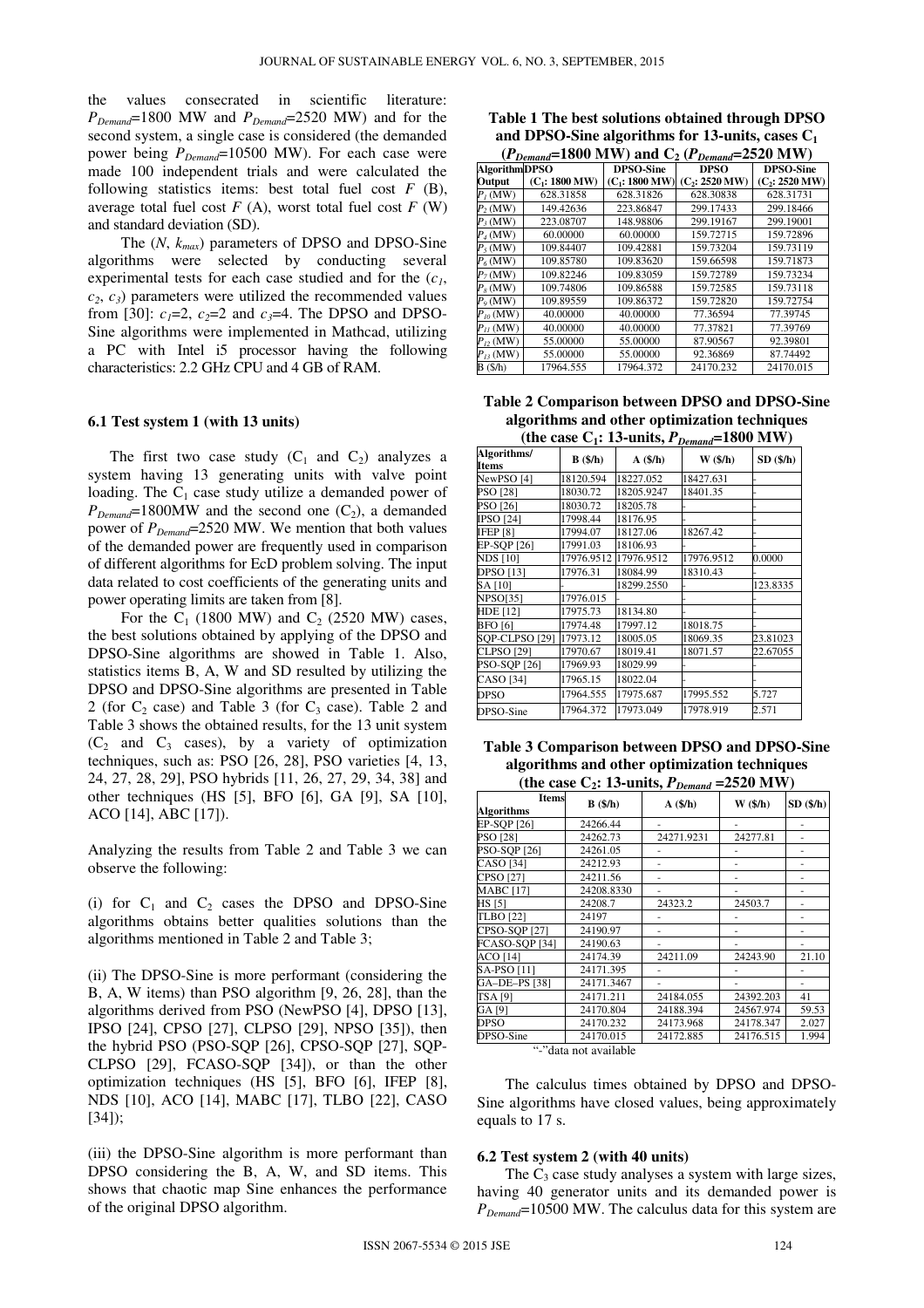given in [8]. The best solutions obtained by the DPSO and DPSO-Sine algorithms are presented in Table 4. In Table 5 is made a comparison between the DPSO, respectively DPSO-Sine algorithms and other optimization techniques presented in literature.

**Table 4 The best solutions obtained through DPSO and DPSO-Sine algorithms for 40-units, case C3 (10500MW)** 

| ----<br><b>Output (MW)</b> | <b>DPSO</b> | <b>DPSO-Sine</b> |  |
|----------------------------|-------------|------------------|--|
| P <sub>I</sub>             | 110.85132   | 110.82092        |  |
| P <sub>2</sub>             | 110.83000   | 110.84145        |  |
| $P_3$                      | 97.39919    | 97.40097         |  |
| $P_4$                      | 179.74177   | 179.79721        |  |
| $P_5$                      | 88.10939    | 96.19795         |  |
| $P_6$                      | 139.99627   | 140.00000        |  |
| $P_7$                      | 259.63279   | 259.63430        |  |
| $P_8$                      | 284.63455   | 284.82380        |  |
| $P_{9}$                    | 284.64857   | 284.63962        |  |
| $P_{10}$                   | 130.00000   | 130.00000        |  |
| $P_{II}$                   | 168.80553   | 168.79623        |  |
| $P_{12}$                   | 94.00000    | 94.00000         |  |
| $P_{13}$                   | 214.76362   | 214.76721        |  |
| $P_{I4}$                   | 394.28005   | 394.28113        |  |
| $P_{15}$                   | 394.28152   | 304.52193        |  |
| $P_{16}$                   | 304.53204   | 394.27870        |  |
| $P_{17}$                   | 489.27858   | 489.28249        |  |
| $P_{18}$                   | 489.31819   | 489.31098        |  |
| $P_{I9}$                   | 511.27943   | 511.30607        |  |
| P20                        | 511.28544   | 511.27842        |  |
| P <sub>21</sub>            | 523.27943   | 523,27701        |  |
| $\overline{P22}$           | 523.28939   | 523.32843        |  |
| $P_{23}$                   | 523.30836   | 523.28013        |  |
| $P_{24}$                   | 523.28214   | 523.27644        |  |
| $P_{25}$                   | 523.28419   | 523.27811        |  |
| $P_{26}$                   | 523.29463   | 523.29853        |  |
| $P_{27}$                   | 10.00000    | 10.00000         |  |
| $P_{28}$                   | 10.00000    | 10.00000         |  |
| $P_{29}$                   | 10.00000    | 10.00000         |  |
| $P_{30}$                   | 95.97791    | 88.06416         |  |
| $P_{3I}$                   | 190.00000   | 190.00000        |  |
| $P_{32}$                   | 190.00000   | 190.00000        |  |
| $P_{33}$                   | 190.00000   | 190.00000        |  |
| $P_{34}$                   | 165.32995   | 164.93686        |  |
| $P_{35}$                   | 200.00000   | 200.00000        |  |
| $P_{36}$                   | 200.00000   | 200.00000        |  |
| $P_{37}$                   | 110.00000   | 110.00000        |  |
| $P_{38}$                   | 110.00000   | 110.00000        |  |
| $P_{39}$                   | 110.00000   | 110.00000        |  |
| $P_{40}$                   | 511.28577   | 511.28093        |  |
| B(S/h)                     | 121424.1275 | 121424.0947      |  |

Analyzing the results from Table 5 we can find that: (i) the DPSO and DPSO-Sine algorithms are superior (considering B, A, W and SD items) to other optimization techniques utilized for solving the EcD problem (exception is the DE algorithm [36]);

(ii) the DPSO and DPSO-Sine algorithms are more performant than PSO algorithm [14, 15, 26], than diverse PSO varieties (QPSO [25], CPSO-SQP [27], FCASO-SOP [34]) and than other optimization techniques presented in Table 5 (ACO [14], GA [14], CSO [15], ABC [18], BBO [19], EP [26], DE [37],);

(iii) the DPSO-Sine algorithm is more performant than the DPSO algorithm in relation with B, A and W items.

The calculus times obtained by DPSO and DPSO-Sine algorithms have closed values, being approximately equals to 123 s.

### **Table 5 Comparison between DPSO and DPSO-Sine algorithms and other optimization techniques**<br>(the  $C_2$ case: 40-units  $P_2 = 10500 \text{ MW}$ )  $(1)$ **degree:**  $40$ -units,  $P_p$

| Algorithm/<br><b>Items</b> | B(S/h)      | A(\$/h)     | $W$ (\$/h)  | SD(S/h) |
|----------------------------|-------------|-------------|-------------|---------|
| GSO [7]                    | 124265.3984 | 124609.1799 | 125204.4753 |         |
| <b>PSO</b> [26]            | 123930.45   | 124154.49   |             |         |

| EP [26]                    | 122624.35   | 123382.00   |             |         |
|----------------------------|-------------|-------------|-------------|---------|
| <b>Table 5 - continous</b> |             |             |             |         |
| <b>PSO</b> [15]            | 122588.5093 | 123544.8853 | 124733.6795 |         |
| GA [14]                    | 121996.40   | 122919.77   | 123807.97   | 320.31  |
| <b>MILP</b> [39]           | 121986      |             |             |         |
| DE [37]                    | 121840      |             |             |         |
| PSO [14]                   | 121800.13   | 121899.57   | 122000.80   | 84.21   |
| <b>ST-HDE</b> [12]         | 121698.51   | 122304.30   |             |         |
| <b>CTLBO</b> [40]          | 121553.83   | 121790.23   | 122116.18   | 150     |
| <b>ACO</b> [14]            | 121532.41   | 121606.45   | 121679.64   | 45.58   |
| <b>SAHS</b> [41]           | 121516.94   | 121694.49   | 121900.42   | 113.75  |
| ABC [42]                   | 121515.1    | 124827.34   |             |         |
| <b>ABC</b> [18]            | 121479.6467 | 121984.24   | 122137.42   |         |
| BBO [19]                   | 121479.5029 | 121512.0576 | 121688.6634 |         |
| CSO [15]                   | 121461.6707 | 121936.1926 | 122844.5391 |         |
| CPSO-SQP [27]              | 121458.54   | 122028.16   |             |         |
| FCASO-SQP [34]             | 121456.98   | 122026.21   |             |         |
| DE [36]                    | 121442.2682 | 121448.8196 | 121457.2746 |         |
| ABC [16]                   | 121441.03   | 121995.82   | 122123.77   |         |
| ABCLogistic [42]           | 121440.2    | 123314.12   |             |         |
| <b>BBO</b> [20]            | 121426.9530 | 121508.0325 | 121688.6634 |         |
| CSA [21]                   | 121425.61   |             |             |         |
| QPSO [25]                  | 121424.6399 | 121586.9412 | 121994.0267 | 114.080 |
| <b>DPSO</b>                | 121424.127  | 121491.889  | 121597.205  | 35.842  |
| DPSO-Sine                  | 121424.094  | 121459.909  | 121508.002  | 21.097  |

# **7. CONCLUSIONS**

This paper utilizes the Democratic PSO (DPSO) algorithm to solve the economic dispatch problem, considering different operating constraints of the power generating units and of the power system. The DPSO algorithm is applied in original form, but also in a new form in which it is endowed with the chaotic Sine map. Including the Sine map has the purpose to increase original DPSO algorithm performance. The DPSO and DPSO-Sine algorithms have been tested on two systems in which the generating units are modeled taking in consideration the valve-point effect. The mathematical optimization model is nonlinear, having a higher complexity due to the number of variable involved, the type of equality and inequality restrictions and the fact that the objective function is non-convex.

The results obtained by DPSO and DPSO-Sine algorithms shows that these are more performant (considering B, A, W items) than PSO algorithm, but also than other mentioned techniques in this article (GA, ACO, HS, TSA, EP, GSO, ABC). Also, the algorithm endowed with the Sine map (DPSO-Sine) has a better behavior than DPSO (considering B, A, W items). This shows that including the chaotic maps in the metaheuristic algorithms may increase their performances by obtaining better quality solutions.

# **8. REFERENCES**

- [1]. Parikh J, Chattopadhyay D. *A multi-area linear programming approach for analysis of economic operation of the Indian power system*. IEEE Transaction on Power Systems 1996; 11(1):52–8.
- [2]. Wood A, Wollenberg BF, *Power Generation Operation and Control*, John Wiley&Sons, New York, 1984.
- [3]. Fan JY, Zhang L. *Real-time economic dispatch with line flow and emission constraints using quadratic programming*. IEEE Transaction on Power Systems 1998; 13(2):320–325.
- [4]. Chaturvedi KT, Pandit M, Srivastava L. *Particle swarm optimization with time varying acceleration coefficients for non-convex economic power dispatch*. International Journal of Electrical Power & Energy Systems 2009; 31(6):249-257.